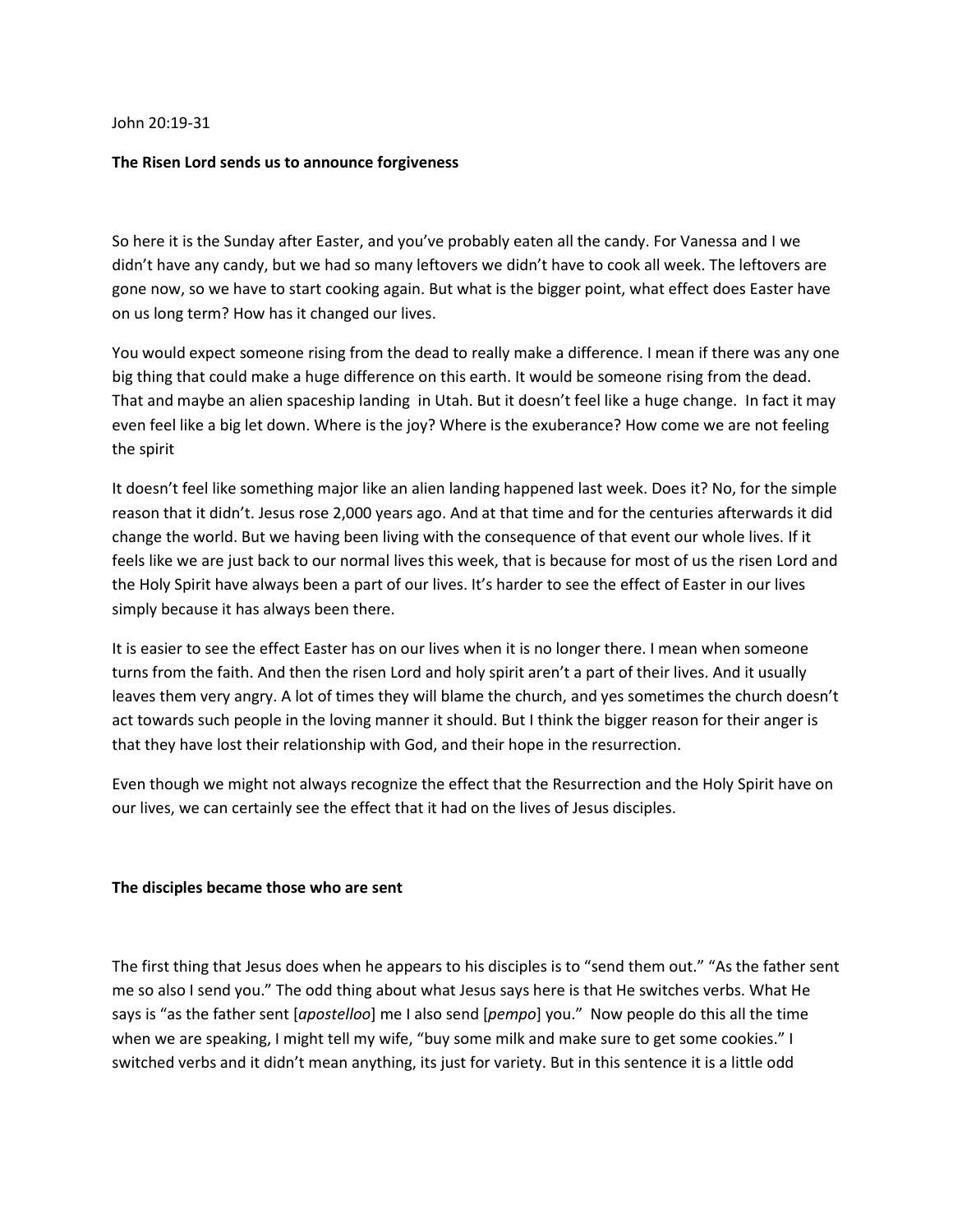because the whole point of the sentence is the similarity between the two actions, "as my father . . . I also . . ." So you would think that the same verb would be used. Why doesn't He.

The word apostleoo has that rather significant implication to it. Apostelloo means you aren't just sending anyone on any particular task, but you are choosing someone special for a very important task. Pempoo. I think the Lord specifically switched the verb for this very reason, because we aren't special.

Jesus was special, he was the apostelloo the one specially chosen by God for a task that no one else could do. Jesus was special we are not. We are normal sinful human beings, who have nevertheless been given this amazing and super important task, to announce the forgiveness of sins to everyone who repents.

Paul talks about the responsibility of preaching this message as a gift almost on par with the news itself.

God was in Christ reconciling the world to Himself . . . and has committed to us the word of reconciliation. ( 2 Corinthians 5:19 )

First he died on the cross to forgive our sins, then he entrusted to us this message to tell the whole world. And that second part Paul says is almost as amazing and wonderful as the first part, because there is nothing special about us, however much the 80s tried to teach us that we are all "special." And yet Jesus entrusts this message to us.

We see what a change this made in the lives of the disciples. They were restless and aimless. They were hiding in fear. They were sitting around the lake with nothing to do so they go fishing. Then in the first chapters of Acts instead of sitting around behind locked doors, they are preaching Jesus in the temple. They stand up to the Sanhedrin. They rejoice to be counted worthy to be persecuted for the sake of Christ.

Thomas himself, what an example of faith and service to the Lord, we call him doubting Thomas because he at first doubted. But so did all the disciples, none of them believed until they actually saw the Lord. Thomas wasn't particularly doubtful, he just happened to be the last one to see the Lord. But immediately upon seeing him, He gives that wonderful confession. "My Lord and My God." And then he wanders to the ends of the earth, to India, and some think even to Japan. He made that confession not only with his mouth but with his whole life. The resurrection made a huge difference in his life.

Everytime we talk about "doubting Thomas" we criticize Thomas for his unbelief, but how many of us have confessed Christ with our whole life the way Thomas did?

## **The disciples were filled with the Holy Spirit**

Jesus knew who His disciples were and still are. He knew they weren't really anything special. That they were sinful human beings. Because he knew/knows this. He gave and gives another gift.

"He breathed on his disciples and said to them receive the Holy Spirit." He gives us the Holy Spirit.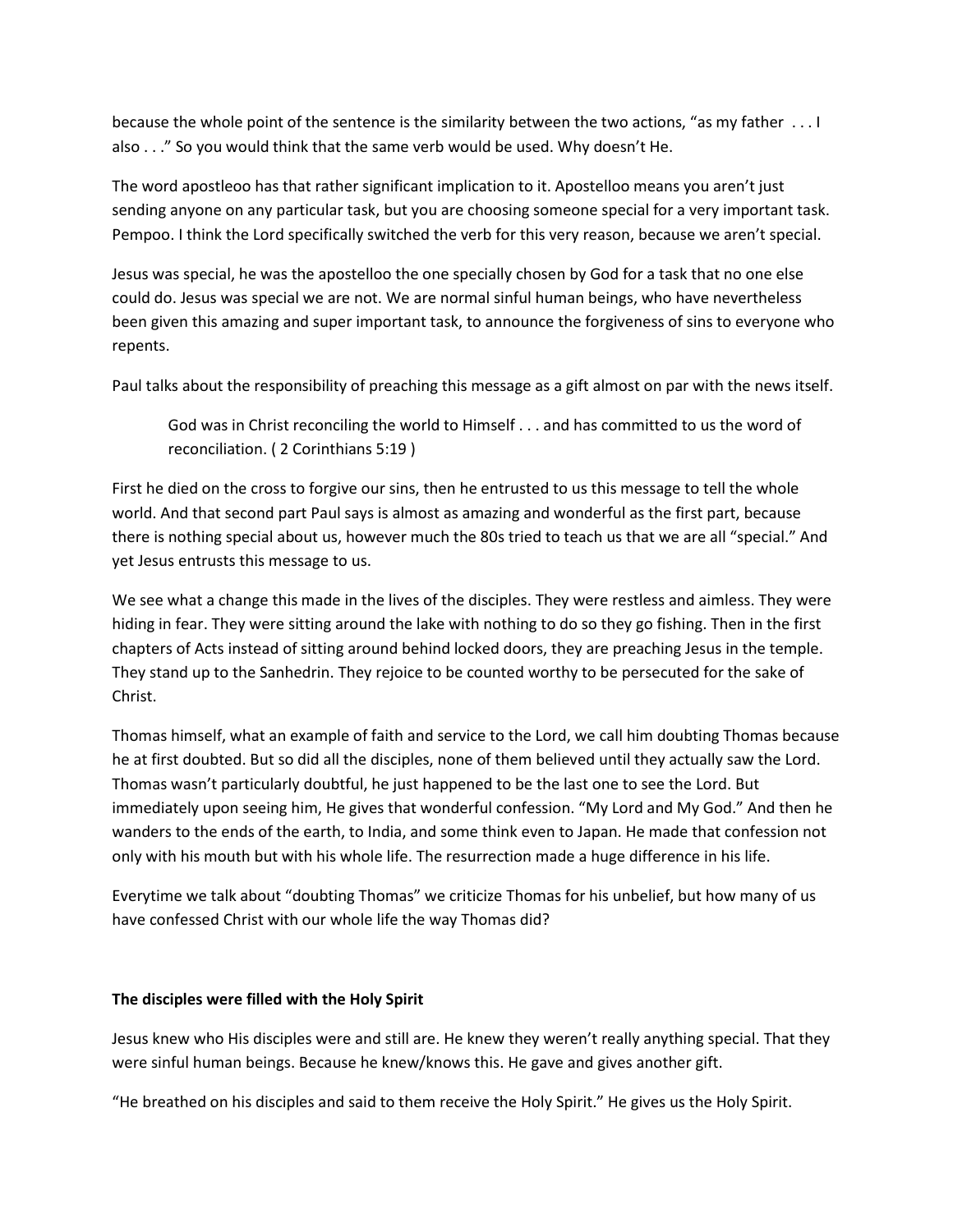Two questions, Who receives the holy spirit? How do we receive the Holy Spirit?

Only those who have received the baptism of the holy spirit have the holy spirit. Or only those who feel the spirit have the holy spirit.

Don't ever confuse earthly emotions with spiritual truths. If only those who "feel the spirit" have the Spirit we are all doomed. Because I can pretty much guarantee you that when you are lying on a hospital bed riddled with cancer, or drowning in the arctic ocean because you thought it would be fun to retrace the steps o f Sir Edmund Hillary, you aren't going to be feeling the spirit.

Who was in the room when Jesus breathed on his disciples? Luke says the Emmaus, the "eleven" ( not all the eleven for Thomas was gone) and those with them. So clearly it's more than the 11 Apostles. It's all the disciples, and it's all his disciples that Jesus is speaking too

# How do we receive the Holy Spirit?

Look how quickly Satan perverts the truth of God's Word. So we have these people running around now a days with all these plans, how to really receive the Holy Spirit? And it's always the same lies of Satan that we see through out the Pagan world.

- 1. If we are good enough, if we get to a level that pleases God than we will receive the Spirit. John doesn't mention this, but Mark tells us that Jesus appeared to the disciples and "rebuked them . . ." just before giving them the Holy Spirit. The holy spirit is a gracious gift from the Lord not a desert that we earn because we ate our peas. Thorughout the old testament Noah, Abraham, Moses, David, etc, the Lord chose people out of his mercy not because they deserve it. The closest you can come to is Noah, but even there, "Noah found grace in the eyes of the Lord."
- 2. Well if we have enough faith. What did Jesus rebuke the disciples for? He rebuked them for their unbelief. We call Thomas the doubter, but not one of the disciples believed. They were all hiding in fear. What did the Emmaus disciples say? We THOUGHT (past tense) that he was the one to redeem Israel. The giving of the Spirit is a gracious gift from God, its not a power up that we get when we reach a certain level in the "video game" of our faith.

In a way such people are right it does take a certain level of faith, level one. Those who believe that Jesus is the Christ, who saved them from their sins have the Holy Spirit. To whom does the Lord give the Holy Spirit? To his disciples. When? When they believe the word of God which is spoken to them. What prerequisites are required? None. It is a gracious gift from God.

**They were sent and given the spirit so that they could speak the forgiveness of sins**